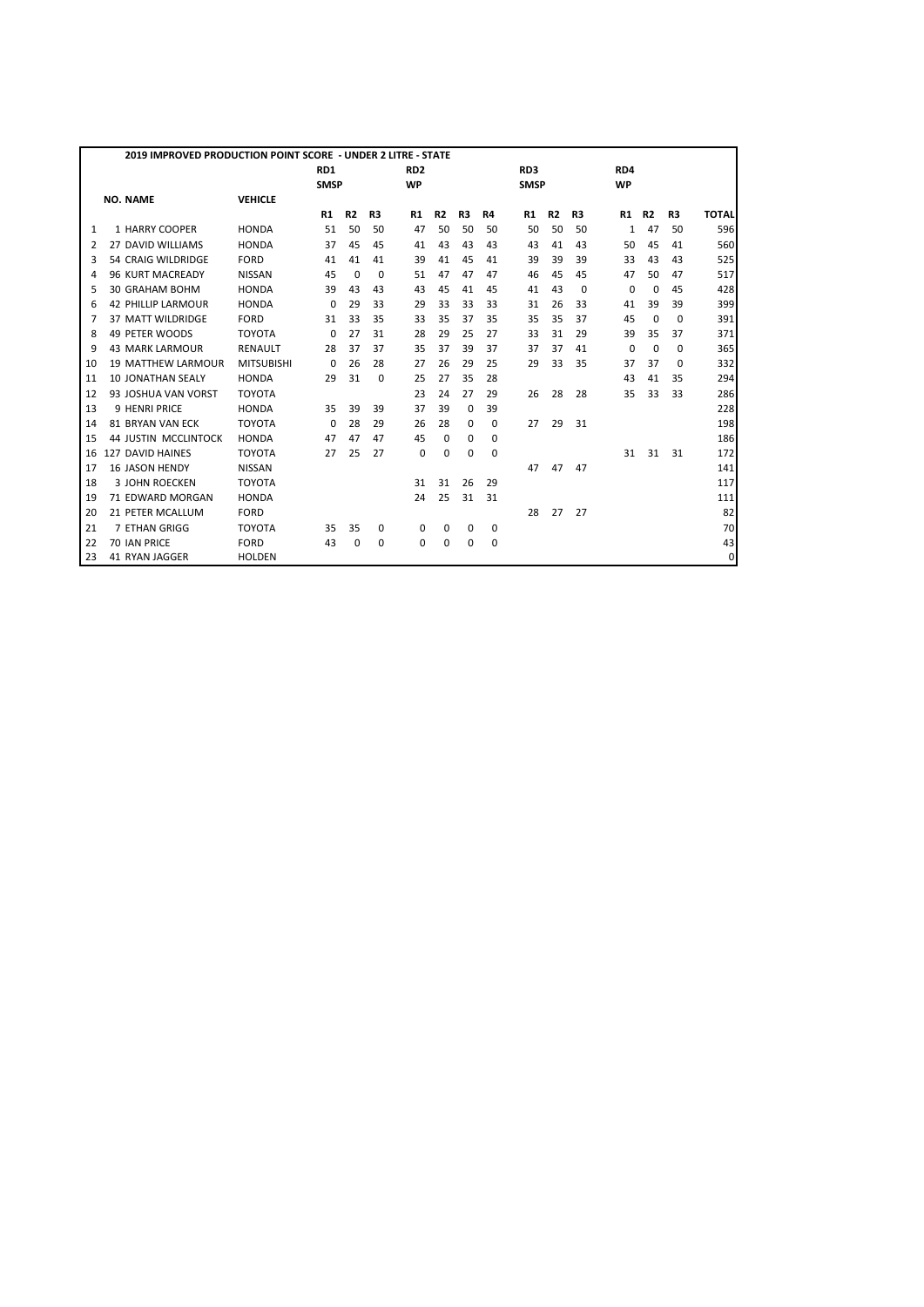|    | 2019 IMPROVED PRODUCTION POINT SCORE - OVER 2 LITRE - STATE |                   |             |                |             |                 |                |             |    |             |             |          |           |    |      |              |
|----|-------------------------------------------------------------|-------------------|-------------|----------------|-------------|-----------------|----------------|-------------|----|-------------|-------------|----------|-----------|----|------|--------------|
|    |                                                             |                   | RD1         |                |             | RD <sub>2</sub> |                |             |    | RD3         |             |          | RD4       |    |      |              |
|    |                                                             |                   | <b>SMSP</b> |                |             | <b>WP</b>       |                |             |    | <b>SMSP</b> |             |          | <b>WP</b> |    |      |              |
|    |                                                             |                   | R1          | R <sub>2</sub> | R3          | R1              | R <sub>2</sub> | R3          | R4 | R1 R2       |             | R3       | R1        | R2 | - R3 |              |
|    | <b>NO. NAME</b>                                             | <b>VEHICLE</b>    |             |                |             |                 |                |             |    |             |             |          |           |    |      | <b>TOTAL</b> |
|    | 1 156 TREVAN SPITERI                                        | <b>MITSUBISHI</b> | 50          | 50             | 47          | 50              | 47             | 50          | 47 | 51          | 47          | 50       | 48        | 47 | 47   | 631          |
| 2  | 1 MICHAEL KING                                              | <b>MITSUBISHI</b> | 48          | 47             | 50          | 48              | 50             | 47          | 50 | 47          | 50          | $\Omega$ | 50        | 50 | 50   | 587          |
| 3  | 22 PETER HENNESY                                            | <b>BMW</b>        | 41          | 41             | 41          | 45              | 43             | 45          | 33 | 45          | 45          | 43       | 45        | 45 | 0    | 512          |
| 4  | 47 ANDREW MCMASTER                                          | <b>BMW</b>        | 39          | 37             | 37          | 41              | 45             | 35          | 45 | 39          | 33          | 37       | 35        | 37 | 39   | 499          |
|    | 5 144 SCOTT TUTTON                                          | <b>MITSUBISHI</b> | 33          | 26             | $\mathbf 0$ | 39              | 41             | 43          | 43 | 37          | 39          | 33       | 43        | 43 | 45   | 465          |
| 6  | <b>36 STEVEN ENGEL</b>                                      | <b>MITSUBISHI</b> | 35          | 24             | 33          | 37              | 35             | 37          | 41 | $\Omega$    | 0           | 41       | 41        | 41 | 43   | 408          |
|    | 7 142 STIG RICHARDS                                         | <b>MAZDA</b>      | 31          | 39             | 35          |                 |                |             |    | 41          | 37          | 39       | 37        | 39 | 41   | 339          |
| 8  | <b>16 PETER HARMSTON</b>                                    | <b>HONDA</b>      | 37          | 33             | 39          | 35              | 37             | 39          | 37 |             |             |          |           |    |      | 257          |
| 9  | 25 DAVID WORREL                                             | <b>HOLDEN</b>     | 23          | 27             | 29          |                 |                |             |    | $\mathbf 0$ | 29          | 31       | 33        | 33 | 37   | 242          |
| 10 | 75 SHAD HASSAN                                              | <b>MAZDA</b>      | $\Omega$    | $\Omega$       | 27          | 29              | 31             | 31          | 31 | 28          | 27          | 28       |           |    |      | 232          |
| 11 | 69 GRAEME SHEA                                              | <b>MAZDA</b>      | 27          | 23             | 26          | 28              | $\mathbf 0$    | $\mathbf 0$ | 0  | 26          | $\mathbf 0$ | 0        | 28        | 29 | 33   | 220          |
| 12 | 13 MIKE JONES                                               | <b>HOLDEN</b>     | 25          | 25             | 31          | 26              | 0              | $\mathbf 0$ | 0  | 33          | 0           |          | 31        | 35 | 0    | 206          |
| 13 | 83 PETER BELLETE                                            | <b>AUDI</b>       | 28          | 31             | $\mathbf 0$ |                 |                |             |    | 35          | 31          | 35       |           |    |      | 160          |
| 14 | 52 LACHLAN MCBRIEN                                          | <b>BMW</b>        |             |                |             | 31              | 33             | 41          | 39 |             |             |          |           |    |      | 144          |
| 15 | <b>46 SIMON BADMAN</b>                                      | <b>MAZDA</b>      |             |                |             | 33              | 39             | 33          | 35 |             |             |          |           |    |      | 140          |
| 16 | 32 PETER INGRAM                                             | MAZDA             | 43          | 45             | 45          |                 |                |             |    |             |             |          |           |    |      | 133          |
| 17 | <b>15 GRAEME WATTS</b>                                      | <b>NISSAN</b>     | 45          | 43             | 43          |                 |                |             |    |             |             |          |           |    |      | 131          |
| 18 | <b>18 JAMES OBRIEN</b>                                      | MAZDA             |             |                |             | 27              | 29             | 29          | 29 |             |             |          |           |    |      | 114          |
| 19 | <b>77 BEN SERIFOVSKI</b>                                    | <b>HOLDEN</b>     |             |                |             |                 |                |             |    | 31          | 35          | 29       |           |    |      | 95           |
| 20 | 84 DAVID ELLIS                                              | <b>HOLDEN</b>     |             |                |             |                 |                |             |    |             |             |          | 29        | 31 | 35   | 95           |
| 21 | 2 BEN DINNERVILLE                                           | <b>FORD</b>       |             |                |             |                 |                |             |    |             |             |          | 27        | 28 | 31   | 86           |
|    | 22 330 ROB NEAL                                             | <b>BMW</b>        |             |                |             |                 |                |             |    | 29          | 28          | 27       |           |    |      | 84           |
|    | 23 382 PAUL LEABETER                                        | <b>MITSUBSHI</b>  | 24          | 22             | 28          |                 |                |             |    |             |             |          |           |    |      | 74           |
| 24 | 64 MICHAEL HAZELTON                                         | MAZDA             | 0           | 29             | 0           | 43              | 0              | $\mathbf 0$ | 0  |             |             |          |           |    |      | 72           |
| 25 | 21 DAVID NOBLE                                              | <b>TOYOTA</b>     | 21          | 20             | 25          |                 |                |             |    | 0           |             |          |           |    |      | 66           |
| 26 | 55 DAVID VINCENT                                            | <b>FORD</b>       | 20          | 21             | 24          |                 |                |             |    |             |             |          |           |    |      | 65           |
|    | 27 888 BRADON WAM LUM                                       | <b>HOLDEN</b>     | 29          | 35             | $\mathbf 0$ |                 |                |             |    |             |             |          |           |    |      | 64           |
| 28 | 88 WILLIAM MCCLAY                                           | <b>HOLDEN</b>     | 26          | 28             | 0           |                 |                |             |    |             |             |          |           |    |      | 54           |
| 29 | 40 ARTHUR TSOLOVOS                                          | <b>HOLDEN</b>     |             |                |             |                 |                |             |    |             |             |          | 26        | 27 | 0    | 53           |
| 30 | 95 MATT OBRIEN                                              | <b>HOLDEN</b>     |             |                |             |                 |                |             |    |             |             |          | 39        |    |      | 39           |
| 31 | <b>78 MARK TUTTON</b>                                       | <b>HOLDEN</b>     | 0           | 26             | 0           |                 |                |             |    |             |             |          |           |    |      | 26           |
|    | 32 380 NEIL BYERS                                           | <b>MITSUBISHI</b> | 22          | 0              | 0           |                 |                |             |    |             |             |          |           |    |      | 22           |
| 33 | 50 PETER DANE                                               | <b>FORD</b>       |             |                |             |                 |                |             |    | 0           |             |          |           |    |      | $\mathbf 0$  |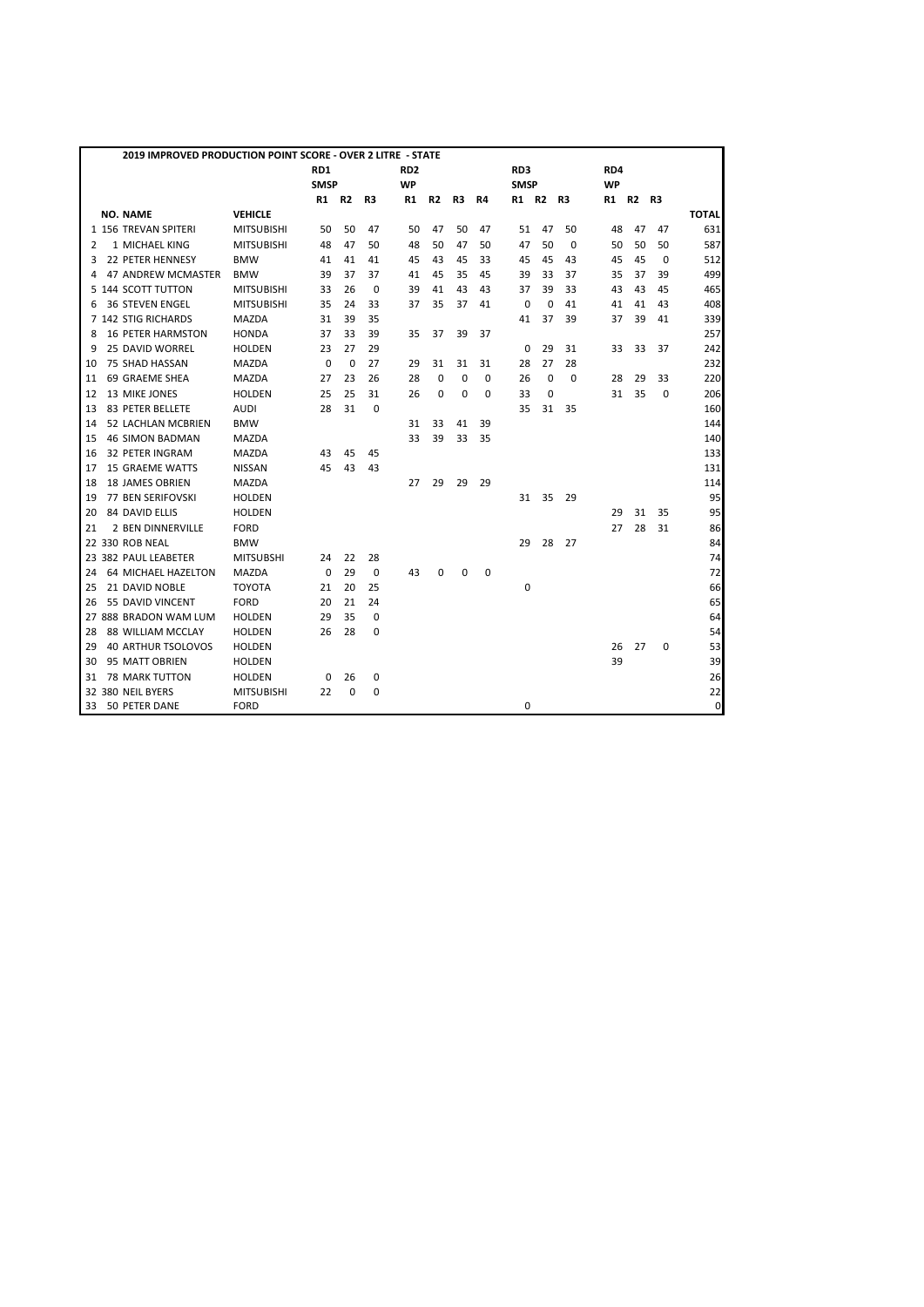|                                                         | RD1         |           |    | RD <sub>2</sub> |    |              |    | RD3         |           |    | RD4       |           |    |              |
|---------------------------------------------------------|-------------|-----------|----|-----------------|----|--------------|----|-------------|-----------|----|-----------|-----------|----|--------------|
| 1600CC                                                  | <b>SMSP</b> |           |    | <b>WP</b>       |    |              |    | <b>SMSP</b> |           |    | <b>WP</b> |           |    |              |
|                                                         | R1          | <b>R2</b> | R3 | R1              | R2 | <b>R3 R4</b> |    | R1          | <b>R2</b> | R3 | R1        | <b>R2</b> | R3 |              |
| <b>NO. NAME</b><br><b>VEHICLE</b>                       |             |           |    |                 |    |              |    |             |           |    |           |           |    | <b>TOTAL</b> |
| <b>MITSUBISHI</b><br>27 MATTHEW LARMOUR<br>$\mathbf{1}$ | $\Omega$    | 50        | 50 | 50              | 50 | 50           | 47 | 50          | 50        | 50 | 50        | 50        | 0  | 547          |
| <b>TOYOTA</b><br>93 JOSHUA VAN VORST                    |             |           |    | 47              | 47 | 47           | 50 | 47          | 47        | 47 | 47        | 47        | 50 | 476          |
| <b>19 DAVID HAINES</b><br><b>TOYOTA</b>                 | 50          | 47        | 47 |                 |    |              |    |             |           |    | 45        | 45        | 47 | 144          |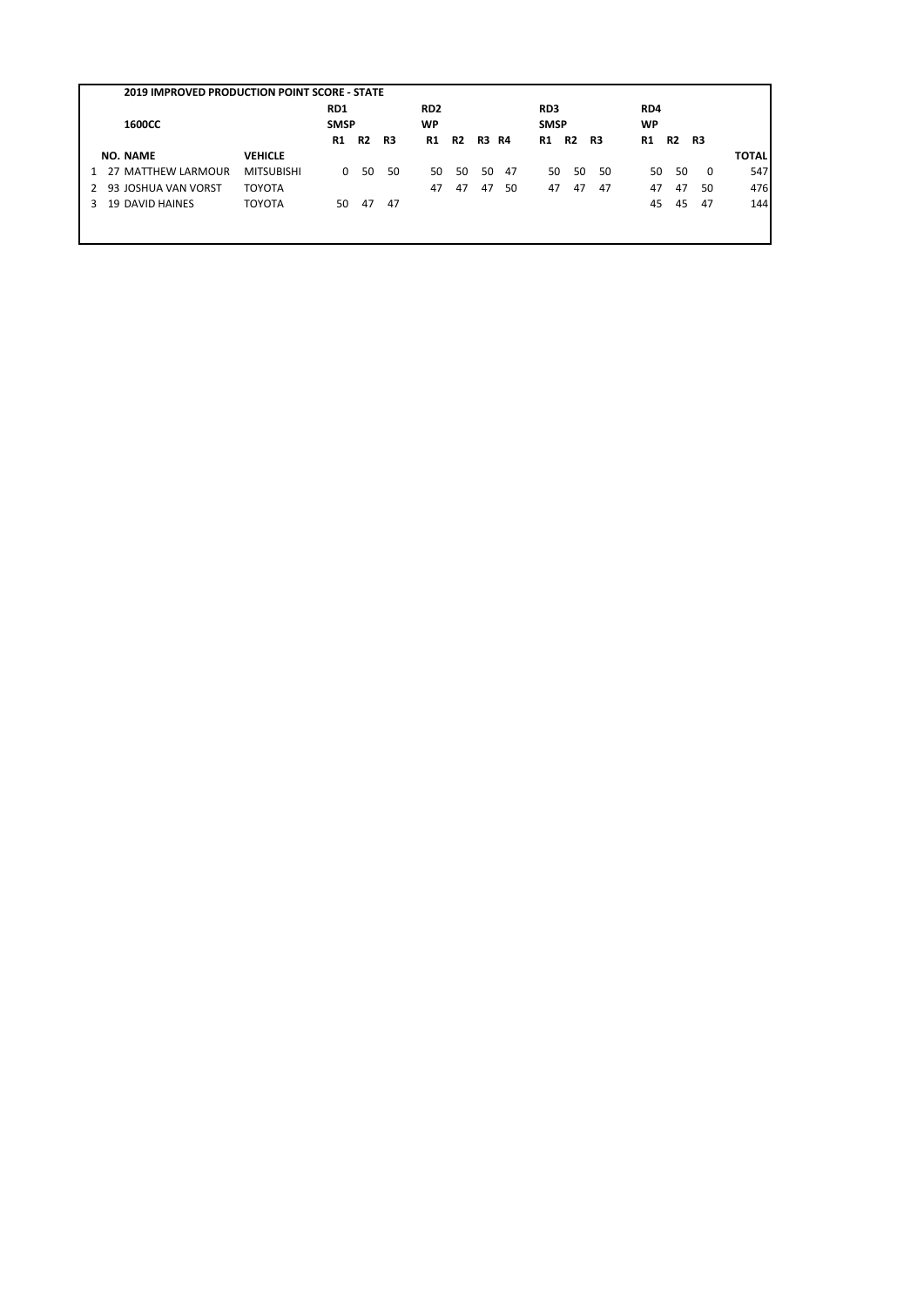|    | 2019 IMPROVED PRODUCTION POINT SCORE - UNDER 2 LITRE - STATE |                |             |           |    |                 |           |    |          |                 |           |          |           |           |          |              |
|----|--------------------------------------------------------------|----------------|-------------|-----------|----|-----------------|-----------|----|----------|-----------------|-----------|----------|-----------|-----------|----------|--------------|
|    |                                                              |                | RD1         |           |    | RD <sub>2</sub> |           |    |          | RD <sub>3</sub> |           |          | RD4       |           |          |              |
|    | <b>JB LATE MODEL</b>                                         |                | <b>SMSP</b> |           |    | <b>WP</b>       |           |    |          | <b>SMSP</b>     |           |          | <b>WP</b> |           |          |              |
|    |                                                              |                | R1          | <b>R2</b> | R3 | R1              | <b>R2</b> | R3 | R4       | <b>R1</b>       | <b>R2</b> | R3       | R1        | <b>R2</b> | R3       | <b>TOTAL</b> |
|    | <b>NO. NAME</b>                                              | <b>VEHICLE</b> |             |           |    |                 |           |    |          |                 |           |          |           |           |          |              |
|    | <b>80 HARRY COOPER</b>                                       | <b>HONDA</b>   | 51          | 50        | 50 | 47              | 50        | 50 | 50       | 50              | 50        | 50       | 0         | 47        | 50       | 595          |
|    | 27 DAVID WILLIAMS                                            | <b>HONDA</b>   | 41          | 45        | 45 | 41              | 43        | 45 | 43       | 43              | 41        | 43       | 50        | 45        | 43       | 568          |
| 3. | <b>96 KURT MACREADY</b>                                      | <b>NISSAN</b>  | 45          | $\Omega$  | 0  | 50              | 47        | 47 | 47       | 45              | 45        | 45       | 47        | 50        | 47       | 515          |
|    | <b>42 PHILLIP LARMOUR</b>                                    | <b>HONDA</b>   | 0           | 33        | 39 | 33              | 37        | 37 | 37       | 35              | 35        | 39       | 43        | 41        | 41       | 450          |
| 5. | 30 GRAHAM BOHM                                               | <b>HONDA</b>   | 43          | 43        | 43 | 43              | 45        | 43 | 45       | 41              | 43        | $\Omega$ | 0         | 0         | 45       | 434          |
| 6  | 49 PETER WOODS                                               | <b>TOYOTA</b>  | 0           | 29        | 37 | 31              | 33        | 31 | 29       | 37              | 37        | 37       | 41        | 39        | 39       | 420          |
|    | <b>43 MARK LARMOUR</b>                                       | RENAULT        | 33          | 39        | 41 | 37              | 39        | 41 | 39       | 39              | 39        | 41       | 0         | O         | $\Omega$ | 388          |
| 8  | <b>10 JONATHAN SEALY</b>                                     | <b>HONDA</b>   | 35          | 35        | 0  | 29              | 31        | 39 | 31       |                 |           |          | 45        | 43        | 37       | 325          |
| 9  | <b>9 HENRI PRICE</b>                                         | <b>HONDA</b>   | 39          | 41        | 43 | 39              | 41        | 0  | 41       |                 |           |          |           |           |          | 244          |
| 10 | <b>44 JUSTIN MCLINTOCK</b>                                   | <b>HONDA</b>   | 47          | 47        | 47 | 45              | 0         | 0  | $\Omega$ |                 |           |          |           |           |          | 186          |
| 11 | <b>3 JOHN ROECKEN</b>                                        | <b>TOYOTA</b>  |             |           |    | 35              | 35        | 33 | 33       |                 |           |          |           |           |          | 136          |
| 12 | 71 EDWARD MORGAN                                             | <b>HONDA</b>   |             |           |    | 28              | 29        | 35 | 35       |                 |           |          |           |           |          | 127          |
| 13 | 7 ETHAN GRIGG                                                | <b>TOYOTA</b>  | 37          | 37        | 0  |                 |           |    |          |                 |           |          |           |           |          | 74           |
| 14 | 81 BRYAN VAN ECK                                             | TOYOTA         | 0           | 31        | 35 |                 |           |    |          |                 |           |          |           |           |          | 66           |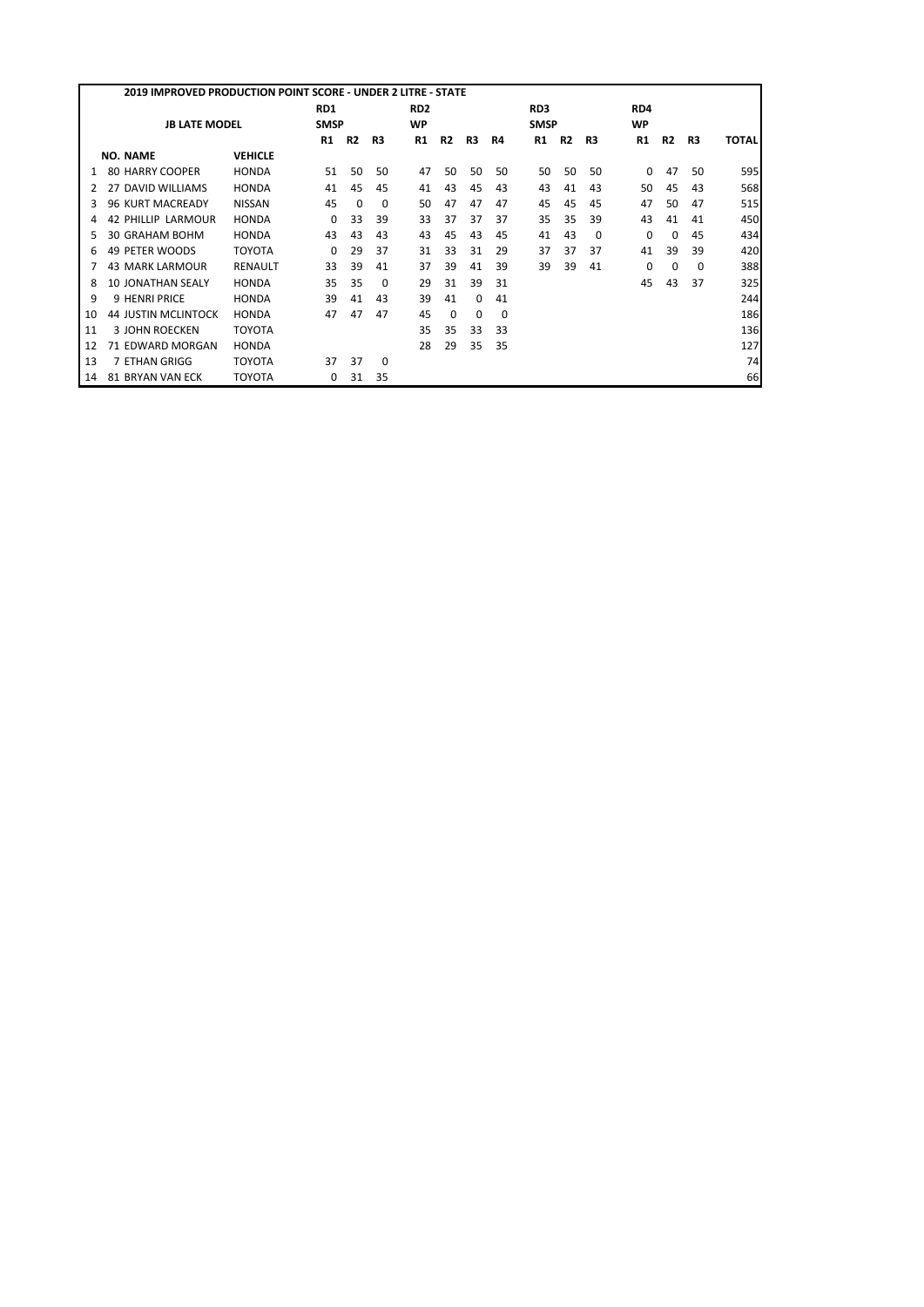|               | 2019 IMPROVED PRODUCTION POINT SCORE - UNDER 2 LITRE - STATE |                |             |    |    |                 |           |          |          |             |           |    |     |                |          |              |
|---------------|--------------------------------------------------------------|----------------|-------------|----|----|-----------------|-----------|----------|----------|-------------|-----------|----|-----|----------------|----------|--------------|
|               |                                                              |                | RD1         |    |    | RD <sub>2</sub> |           |          |          | RD3         |           |    | RD4 |                |          |              |
|               | <b>JA EARLY MODEL</b>                                        |                | <b>SMSP</b> |    |    | WP              |           |          |          | <b>SMSP</b> |           |    | WP  |                |          |              |
|               |                                                              |                | R1          | R2 | R3 | R1              | <b>R2</b> | R3       | R4       | R1          | <b>R2</b> | R3 | R1  | R <sub>2</sub> | R3       | <b>TOTAL</b> |
|               | <b>NO. NAME</b>                                              | <b>VEHICLE</b> |             |    |    |                 |           |          |          |             |           |    |     |                |          |              |
| 1             | 54 CRAIG WILDRIDGE                                           | FORD           | 47          | 50 | 50 | 50              | 50        | 50       | 50       | 50          | 50        | 50 | 47  | 50             | 50       | 644          |
| $\mathcal{P}$ | 37 MATT WILDRIDGE                                            | FORD           | 45          | 47 | 47 | 47              | 47        | 47       | 47       | 47          | 47        | 47 | 50  | $\Omega$       | $\Omega$ | 518          |
| 3             | 81 BRYAN VAN ECK                                             | <b>TOYOTA</b>  | $\Omega$    | 31 | 35 | 45              | 45        | $\Omega$ | $\Omega$ | 43          | 45        | 45 |     |                |          | 289          |
| 4             | 21 PETER MCCALLUM                                            | FORD           |             |    |    |                 |           |          |          | 45          | 43        | 43 |     |                |          | 131          |
| 5.            | 70 IAN PRICE                                                 | <b>FORD</b>    | 50          | 0  | 0  |                 |           |          |          |             |           |    |     |                |          | 50           |
| 6             | 41 RYAN JAGGER                                               | <b>HOLDEN</b>  |             |    |    |                 |           |          |          |             |           |    |     |                |          | $\Omega$     |
|               |                                                              |                |             |    |    |                 |           |          |          |             |           |    |     |                |          |              |
|               |                                                              |                |             |    |    |                 |           |          |          |             |           |    |     |                |          |              |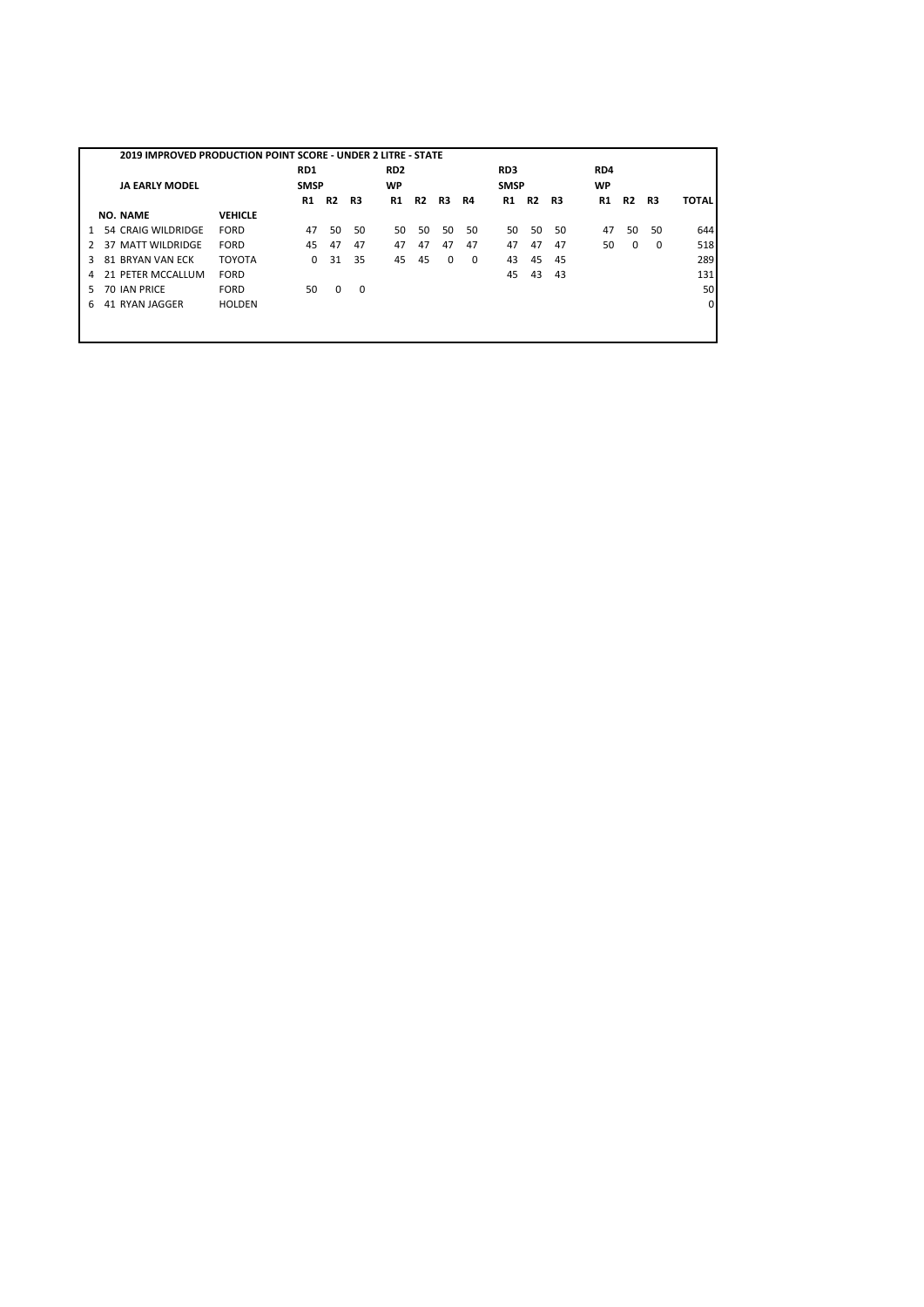|                                 | <b>2019 IMPROVED PRODUCTION - STATE</b>                                         |              |           |    |                 |           |    |     |                 |           |    |           |           |    |              |
|---------------------------------|---------------------------------------------------------------------------------|--------------|-----------|----|-----------------|-----------|----|-----|-----------------|-----------|----|-----------|-----------|----|--------------|
|                                 | 2000CC TO 3000CC                                                                |              |           |    |                 |           |    |     |                 |           |    |           |           |    |              |
|                                 | <b>EARLY MODEL RD1</b>                                                          |              |           |    | RD <sub>2</sub> |           |    |     | RD <sub>3</sub> |           |    | RD4       |           |    |              |
|                                 |                                                                                 | <b>SMSP</b>  |           |    | <b>WP</b>       |           |    |     | <b>SMSP</b>     |           |    | <b>WP</b> |           |    |              |
| <b>NO. NAME</b>                 | <b>VEHICLE</b>                                                                  | R1 R2        |           | R3 | R1              | R2        | R3 | R4  | R1 R2           |           | R3 | R1        | R2        | R3 | <b>TOTAL</b> |
| 1 47 ANDREW MACMASTER           | <b>BMW</b>                                                                      | 47           | 47        | 47 | 47              | 50        | 50 | 50  | 50              | 50        | 50 | 50        | 50        | 50 | 638          |
| 75 SHAD HASSEN<br>2             | <b>MAZDA</b>                                                                    | $\Omega$     | 0         | 45 | 43              | 45        | 45 | 45  | 45              | 45        | 47 |           |           |    | 360          |
| 69 GRAEME SHEA<br>3             | <b>MAZDA</b>                                                                    | 45           | 43        | 43 | 41              | 0         | 0  | 0   | 43              |           |    | 47        | 47        | 47 | 356          |
| <b>46 SIMON BAD MAN</b><br>4    | <b>MAZDA</b>                                                                    |              |           |    | 45              | 47        | 47 | 47  |                 |           |    |           |           |    | 186          |
| <b>32 PETER INGRAM</b><br>5.    | <b>MAZDA</b>                                                                    | 50           | 50        | 50 |                 |           |    |     |                 |           |    |           |           |    | 150          |
| 6 330 ROB NEAL                  | <b>BMW</b>                                                                      |              |           |    |                 |           |    |     | 47              | 47        | 45 |           |           |    | 139          |
| 64 MICHAEL HAZELTON<br>7        | <b>MAZDA</b>                                                                    | $\mathbf{0}$ | 45        | 0  | 50              | 0         | 0  | 0   |                 |           |    |           |           |    | 95           |
|                                 | <b>2019 IMPROVED PODUCTION - STATE</b><br>2000CC TO 3000CC<br><b>LATE MODEL</b> | RD1          |           |    | RD <sub>2</sub> |           |    |     | RD <sub>3</sub> |           |    | RD4       |           |    |              |
|                                 |                                                                                 | <b>SMSP</b>  |           |    | <b>WP</b>       |           |    |     | <b>SMSP</b>     |           |    | <b>WP</b> |           |    |              |
|                                 |                                                                                 | R1           | <b>R2</b> | R3 | <b>R1</b>       | <b>R2</b> | R3 | R4  | R1              | <b>R2</b> | R3 | <b>R1</b> | <b>R2</b> | R3 |              |
| <b>CAR NAME</b>                 | <b>VEHICLE</b>                                                                  |              |           |    |                 |           |    |     |                 |           |    |           |           |    |              |
| <b>16 PETER HARMSTRON</b>       | <b>HONDA</b>                                                                    | 50           | 50        | 50 | 50              | 50        | 50 | -50 |                 |           |    |           |           |    | 350          |
| 21 DAVID NOBLE<br>$\mathcal{P}$ | <b>MAZDA</b>                                                                    | 47           | 47        | 47 |                 |           |    |     |                 |           |    |           |           |    | 141          |
| <b>18 JAMES OBRIEN</b><br>3     | <b>MAZDA</b>                                                                    |              |           |    | $\Omega$        | 47        | 47 | 47  |                 |           |    |           |           |    | 141          |
|                                 |                                                                                 |              |           |    |                 |           |    |     |                 |           |    |           |           |    |              |